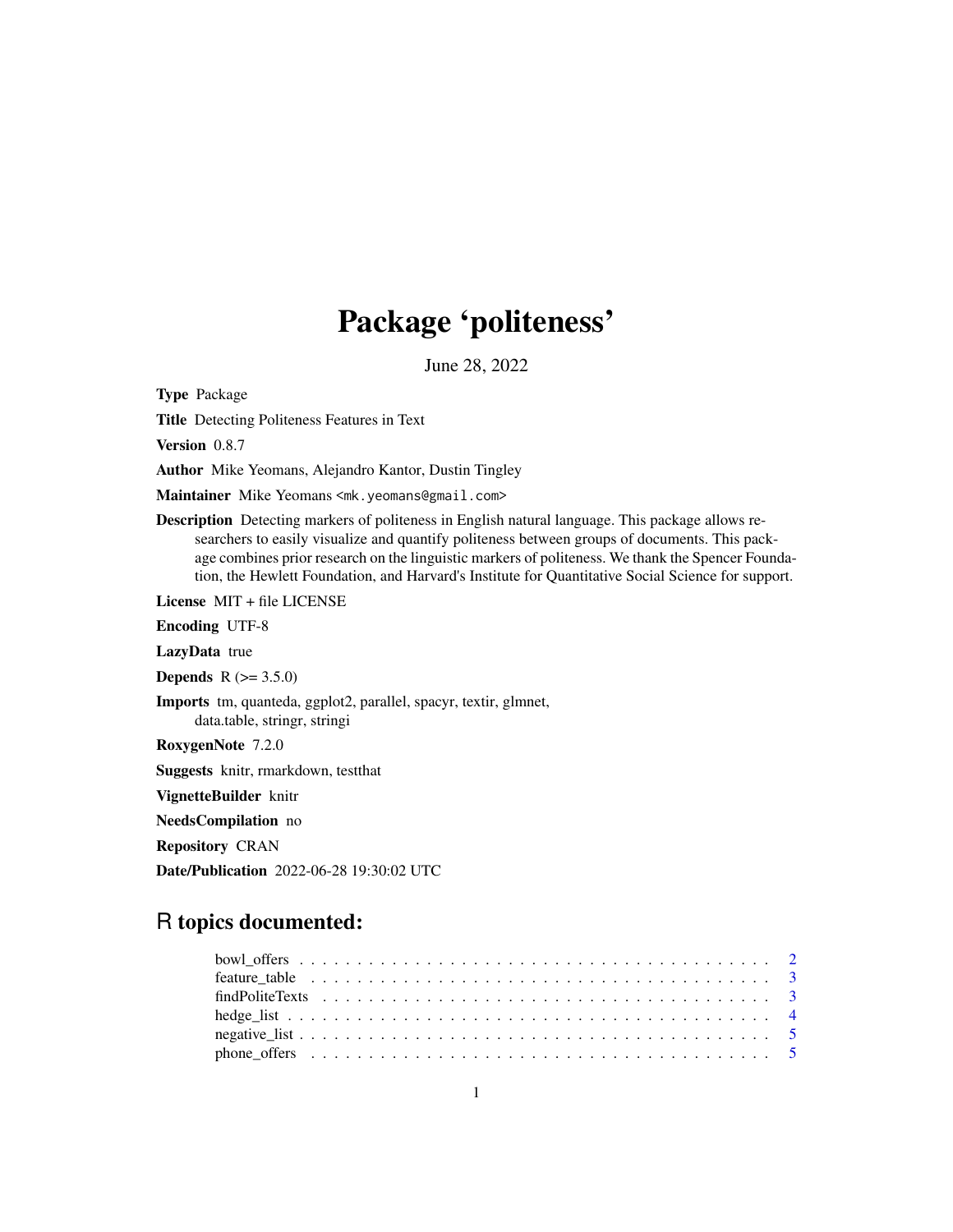# <span id="page-1-0"></span>2 bowl\_offers

| Index | 14 |
|-------|----|
|       |    |
|       |    |
|       |    |
|       |    |
|       |    |
|       |    |
|       |    |
|       |    |
|       |    |

bowl\_offers *Purchase offers for bowl*

# Description

A dataset containing the purchase offer message and a label indicating if the writer was assigned to be warm (1) or tough (0)

# Usage

bowl\_offers

# Format

A data frame with 70 rows and 2 variables:

message character of purchase offer message

condition binary label indicating if message is warm or tough

#### Source

Jeong, M., Minson, J., Yeomans, M. & Gino, F. (2019).

"Communicating Warmth in Distributed Negotiations is Surprisingly Ineffective." Study 3. Study 3. <https://osf.io/t7sd6/>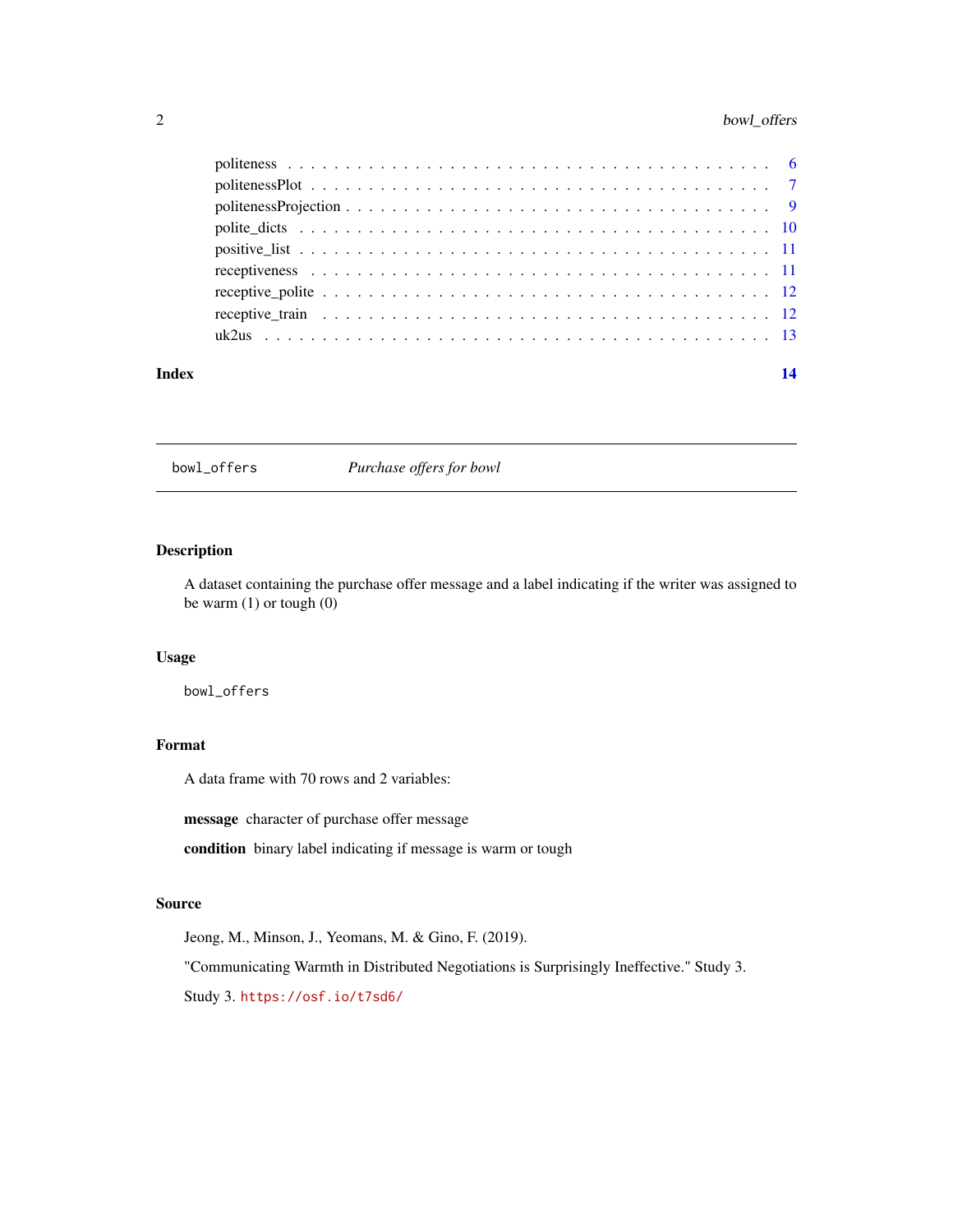<span id="page-2-1"></span><span id="page-2-0"></span>feature\_table *Table of Politeness Features*

# Description

This table describes all the text features extracted in this package. See vignette for details.

# Usage

feature\_table

# Format

A data.frame with information about the politeness features.

findPoliteTexts *Find polite text*

# Description

Finds examples of most or least polite text in a corpus

# Usage

```
findPoliteTexts(
  text,
 df_polite,
 covar,
  type = c("most", "least", "both"),
 num_docs = 5L,
  ...
)
```
# Arguments

| text      | a character vector of texts.                                                                                                       |
|-----------|------------------------------------------------------------------------------------------------------------------------------------|
| df_polite | a data frame with politeness features, as outputed by politeness, used to train<br>model.                                          |
| covar     | a vector of politeness labels, or other covariate.                                                                                 |
| type      | a string indicating if function should return the most or least polite texts or both.<br>If length $> 1$ only first value is used. |
| num_docs  | integer of number of documents to be returned. Default is 5.                                                                       |
| $\ddotsc$ | additional parameters to be passed to politeness Projection.                                                                       |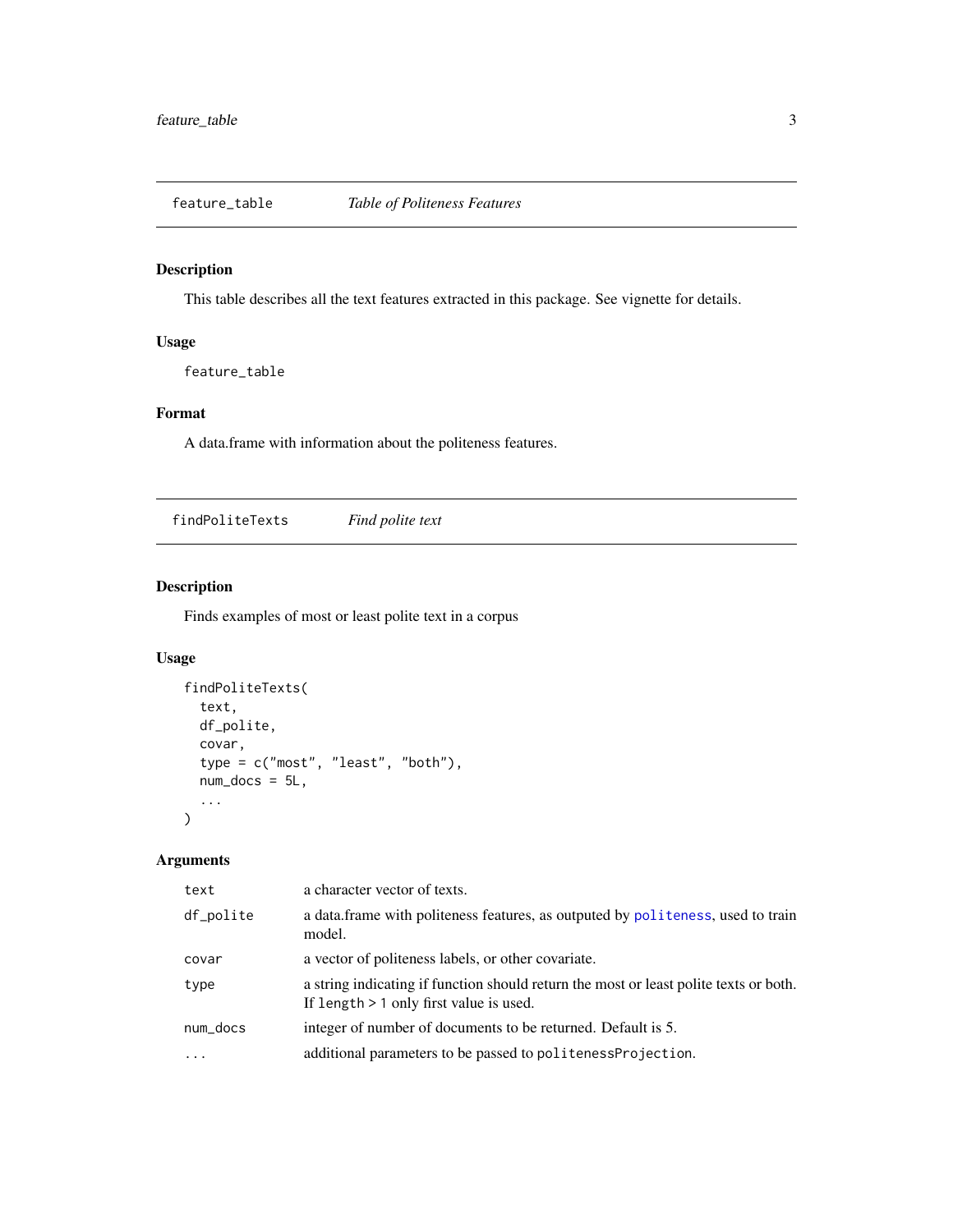# <span id="page-3-0"></span>Details

Function returns a data.frame ranked by (more or least) politeness. If type == 'most', the num\_docs most polite texts will be returned. If type == 'least', the num\_docs least polite texts will be returned. If type == 'both', both most and least polite text will be returned. if num\_docs is even, half will be most and half least polite else half + 1 will be most polite.

df\_polite must have the same number of rows as the length(text) and length(covar).

#### Value

data.frame with texts ranked by (more or least) politeness. See details for more information.

### Examples

```
data("phone_offers")
polite.data<-politeness(phone_offers$message, parser="none",drop_blank=FALSE)
findPoliteTexts(phone_offers$message,
                polite.data,
                phone_offers$condition,
                type = "most",
                num\_docs = 5)findPoliteTexts(phone_offers$message,
                polite.data,
                phone_offers$condition,
                type = "least",
                num\_docs = 10)
```
hedge\_list *Hedge Words List*

# Description

Hedges

#### Usage

hedge\_list

# Format

A list of 72 hedging words.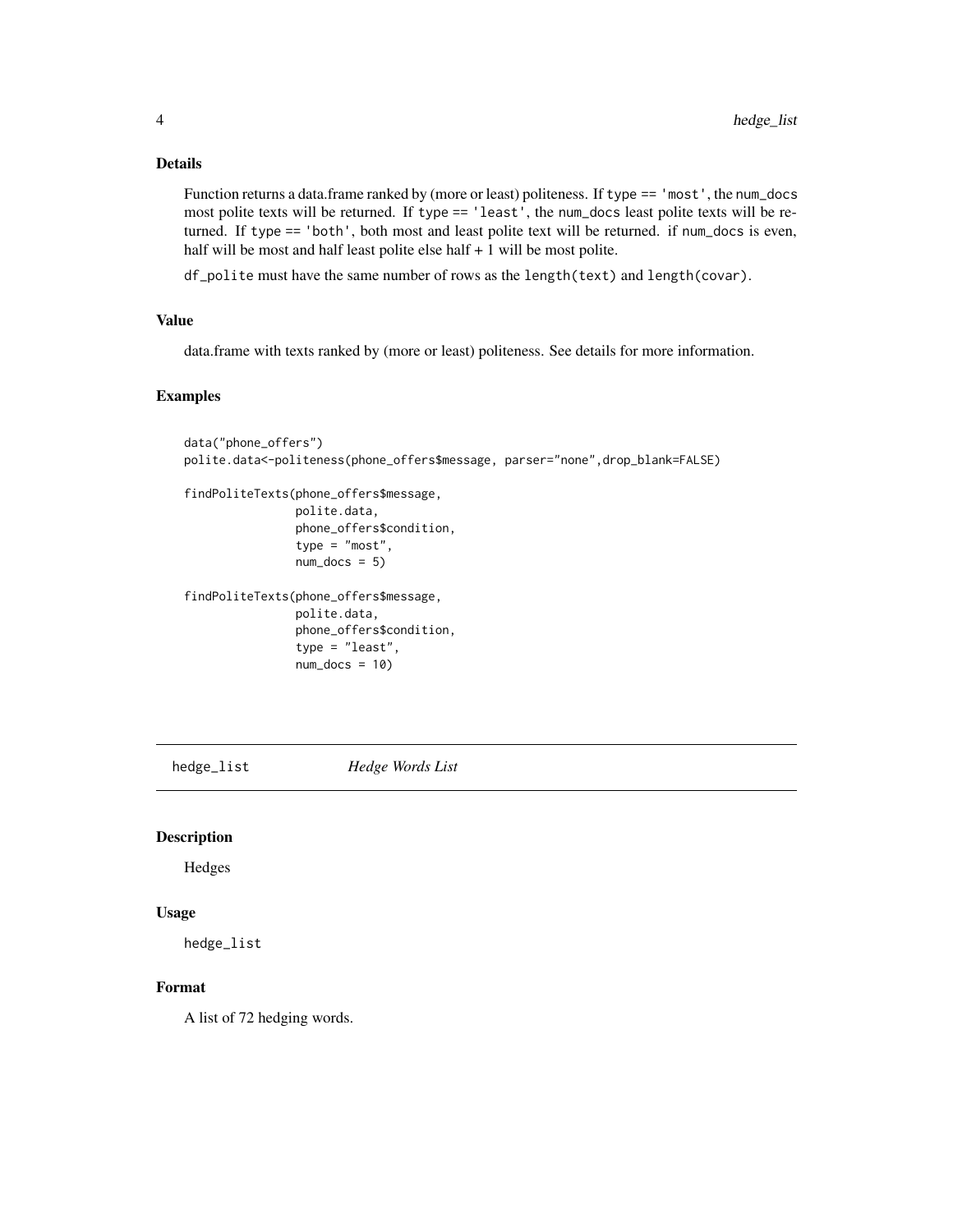<span id="page-4-0"></span>negative\_list *Negative Emotions List*

# Description

Negative words.

# Usage

negative\_list

# Format

A list of 4783 negatively-valenced words

phone\_offers *Purchase offers for phone*

### Description

A dataset containing the purchase offer message and a label indicating if the writer was assigned to be warm (1) or tough (0)

# Usage

phone\_offers

# Format

A data frame with 355 rows and 2 variables:

message character of purchase offer message

condition binary label indicating if message is warm or tough

#### Source

Jeong, M., Minson, J., Yeomans, M. & Gino, F. (2019). "Communicating Warmth in Distributed Negotiations is Surprisingly Ineffective." Study 1. <https://osf.io/t7sd6/>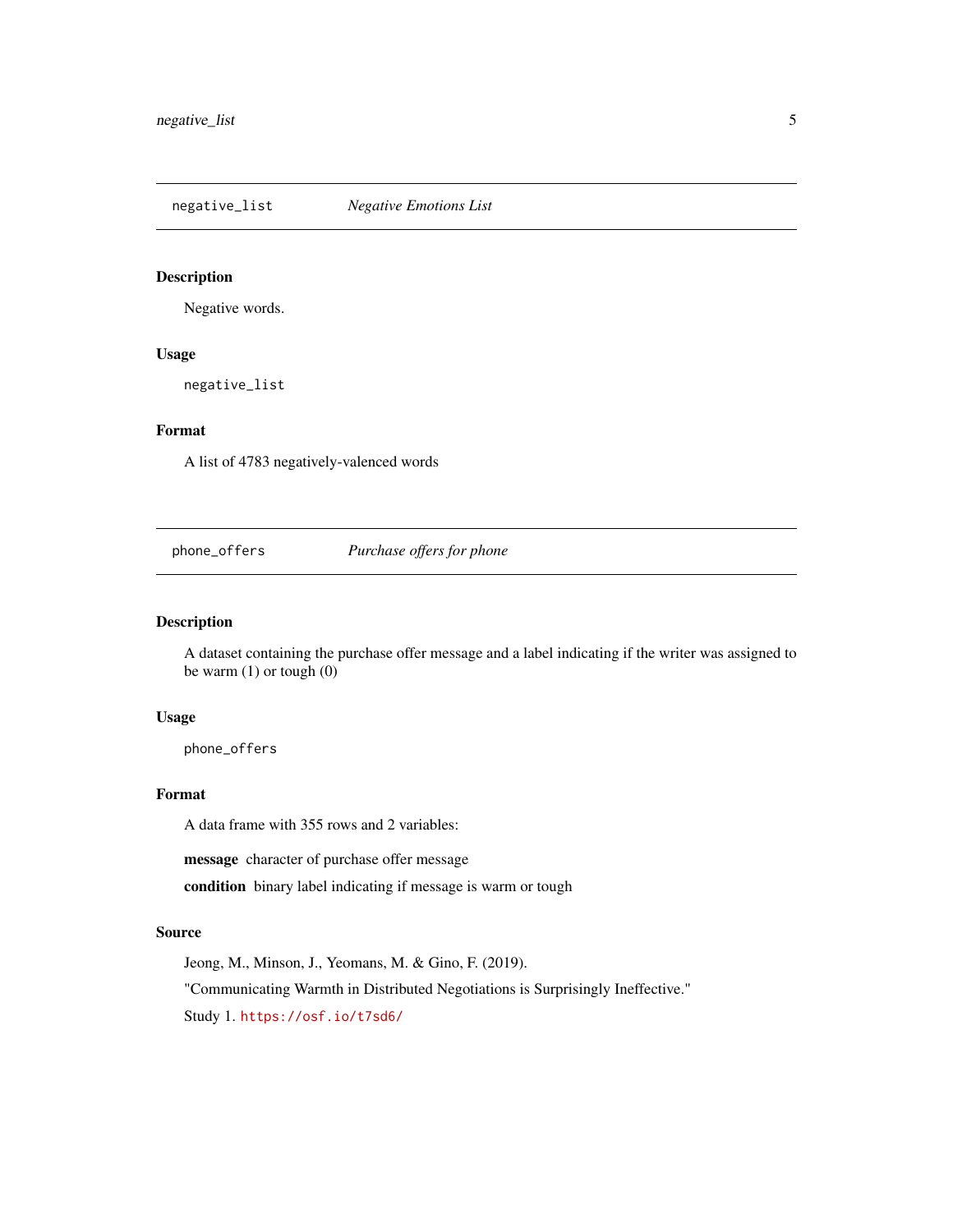<span id="page-5-1"></span><span id="page-5-0"></span>

#### Description

Detects linguistic markers of politeness in natural language. This function is the workhorse of the politeness package, taking an N-length vector of text documents and returning an N-row data.frame of feature counts.

#### Usage

```
politeness(
  text,
  parser = c("none", "spacy"),
 metric = c("count", "binary", "average"),drop_blank = FALSE,
  uk_english = FALSE,
  num_mc_cores = 1
)
```
#### Arguments

| text         | character A vector of texts, each of which will be tallied for politeness features.                                                                                        |
|--------------|----------------------------------------------------------------------------------------------------------------------------------------------------------------------------|
| parser       | character Name of dependency parser to use (see details). Without a dependency<br>parser, some features will be approximated, while others cannot be calculated at<br>all. |
| metric       | character What metric to return? Raw feature count totals, Binary presence/absence<br>of features, or feature counts per word Default is "count".                          |
| drop_blank   | logical Should features that were not found in any text be removed from the<br>data.frame? Default is FALSE                                                                |
| uk_english   | logical Does the text contain any British English spelling? Including variants<br>(e.g. Canadian). Default is FALSE                                                        |
| num_mc_cores | integer Number of cores for parallelization. Default is 1, but we encourage users<br>to try parallel::detectCores() if possible.                                           |

#### Details

Some politeness features depend on part-of-speech tagged sentences (e.g. "bare commands" are a particular verb class). To include these features in the analysis, a POS tagger must be initialized beforehand - we currently support SpaCy which must be installed separately in Python (see example for implementation).

#### Value

a data.frame of politeness features, with one row for every item in 'text'. Possible politeness features are listed in [feature\\_table](#page-2-1)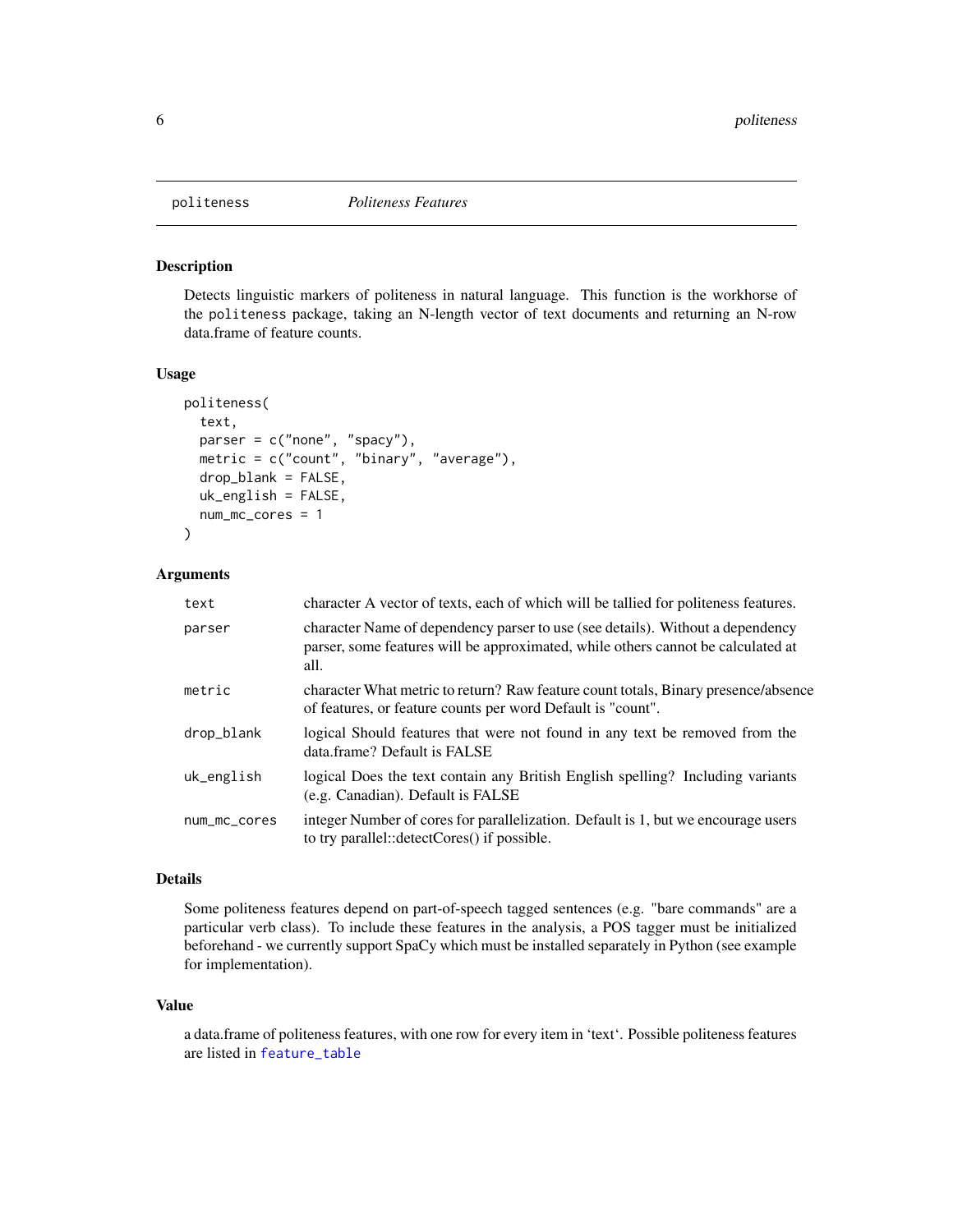# <span id="page-6-0"></span>politenessPlot 7

#### References

Brown, P., & Levinson, S. C. (1987). Politeness: Some universals in language usage (Vol. 4). Cambridge university press.

Danescu-Niculescu-Mizil, C., Sudhof, M., Jurafsky, D., Leskovec, J., & Potts, C. (2013). A computational approach to politeness with application to social factors. arXiv preprint arXiv:1306.6078.

Voigt, R., Camp, N. P., Prabhakaran, V., Hamilton, W. L., ... & Eberhardt, J. L. (2017). Language from police body camera footage shows racial disparities in officer respect. Proceedings of the National Academy of Sciences, 201702413.

### Examples

```
data("phone_offers")
politeness(phone_offers$message, parser="none",drop_blank=FALSE)
colMeans(politeness(phone_offers$message, parser="none", metric="binary", drop_blank=FALSE))
colMeans(politeness(phone_offers$message, parser="none", metric="count", drop_blank=FALSE))
dim(politeness(phone_offers$message, parser="none",drop_blank=FALSE))
dim(politeness(phone_offers$message, parser="none",drop_blank=TRUE))
## Not run:
# Detect multiple cores automatically for parallel processing
politeness(phone_offers$message, num_mc_cores=parallel::detectCores())
# Connect to SpaCy installation for part-of-speech features
install.packages("spacyr")
spacyr::spacy_initialize(python_executable = PYTHON_PATH)
politeness(phone_offers$message, parser="spacy",drop_blank=FALSE)
```
## End(Not run)

politenessPlot *Politeness plot*

### Description

Plots the prevalence of politeness features in documents, divided by a binary covariate.

#### Usage

```
politenessPlot(
  df_polite,
  split = NULL,
```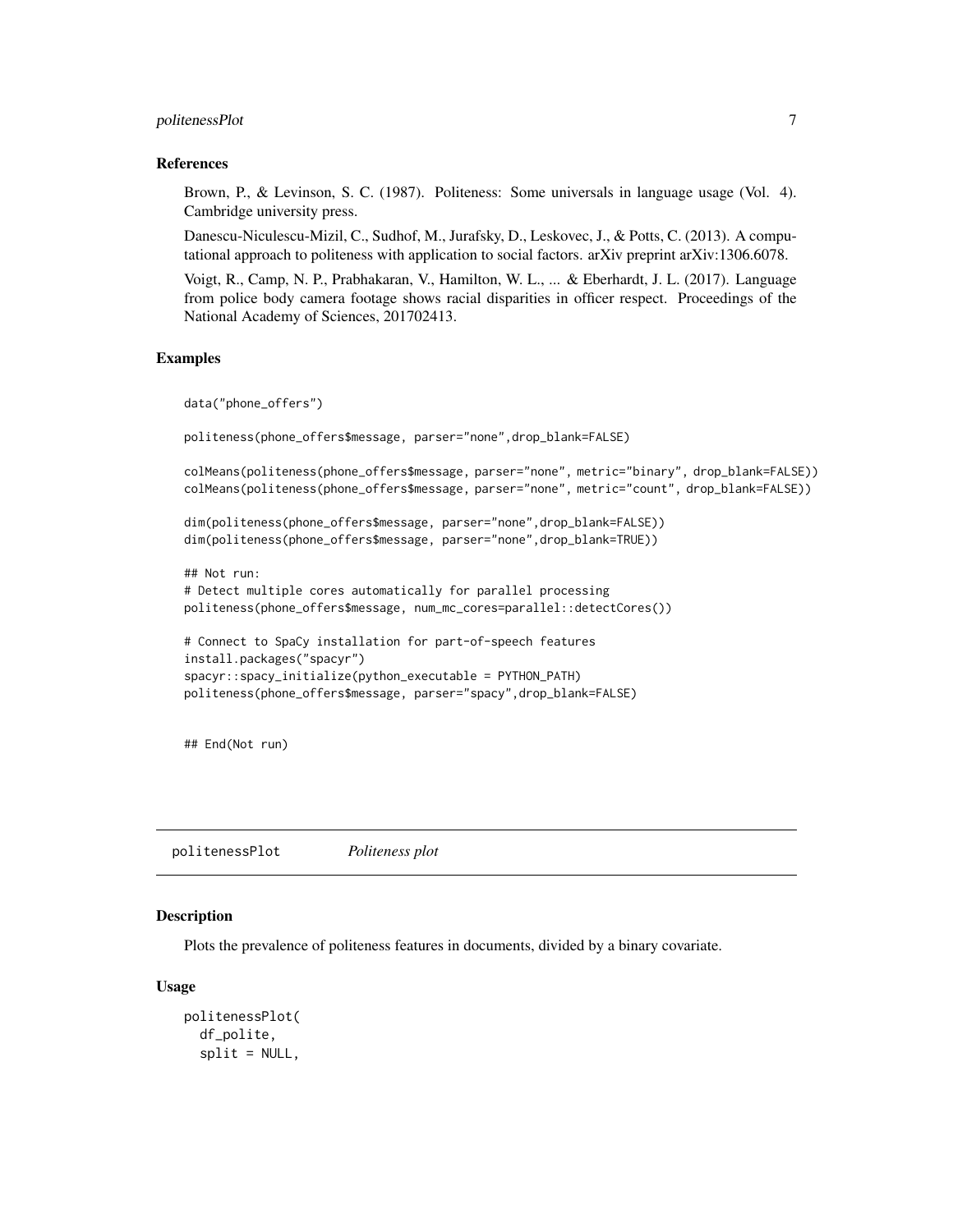```
split_levels = NULL,
  split_name = NULL,
  split_cols = c("firebrick", "navy"),
  top\_title = "",drop\_blank = 0.05,
 middle\_out = 0.5,
 CI = 0.68\lambda
```
#### Arguments

| df_polite    | a data frame with politeness features calculated from a document set, as output<br>by politeness.                                      |
|--------------|----------------------------------------------------------------------------------------------------------------------------------------|
| split        | a vector of covariate values. must have a length equal to the number of docu-<br>ments included in df_polite. No NA values allowed.    |
| split_levels | character vector of length 2 default NULL. Labels for covariate levels for legend.<br>If NULL, this will be inferred from split.       |
| split_name   | character default NULL. Name of the covariate for legend.                                                                              |
| split_cols   | character vector of length 2. Name of colors to use.                                                                                   |
| top_title    | character default "". Title of plot.                                                                                                   |
| drop_blank   | Features less prevalent than this in the sample value are excluded from the plot.<br>To include all features, set to 0                 |
| middle_out   | Features less distinctive than this value (measured by p-value of t-test) are ex-<br>cluded. Defaults to 1 ( <i>i.e.</i> include all). |
| CI           | Coverage of error bars. Defaults to 0.68 (i.e. standard error).                                                                        |
|              |                                                                                                                                        |

# Details

Length of split must be the same as number of rows of df\_polite. Typically split should be a two-category variable. However, if a continuous covariate is given, then the top and bottom terciles of that distribution are treated as the two categories (while dropping data from the middle tercile).

#### Value

a ggplot of the prevalence of politeness features, conditional on split. Features are sorted by variance-weighted log odds ratio.

# Examples

```
data("phone_offers")
polite.data<-politeness(phone_offers$message, parser="none", drop_blank=FALSE)
politeness::politenessPlot(polite.data,
                           split=phone_offers$condition,
                           split_levels = c("Tough","Warm"),
                           split_name = "Condition",
```
<span id="page-7-0"></span>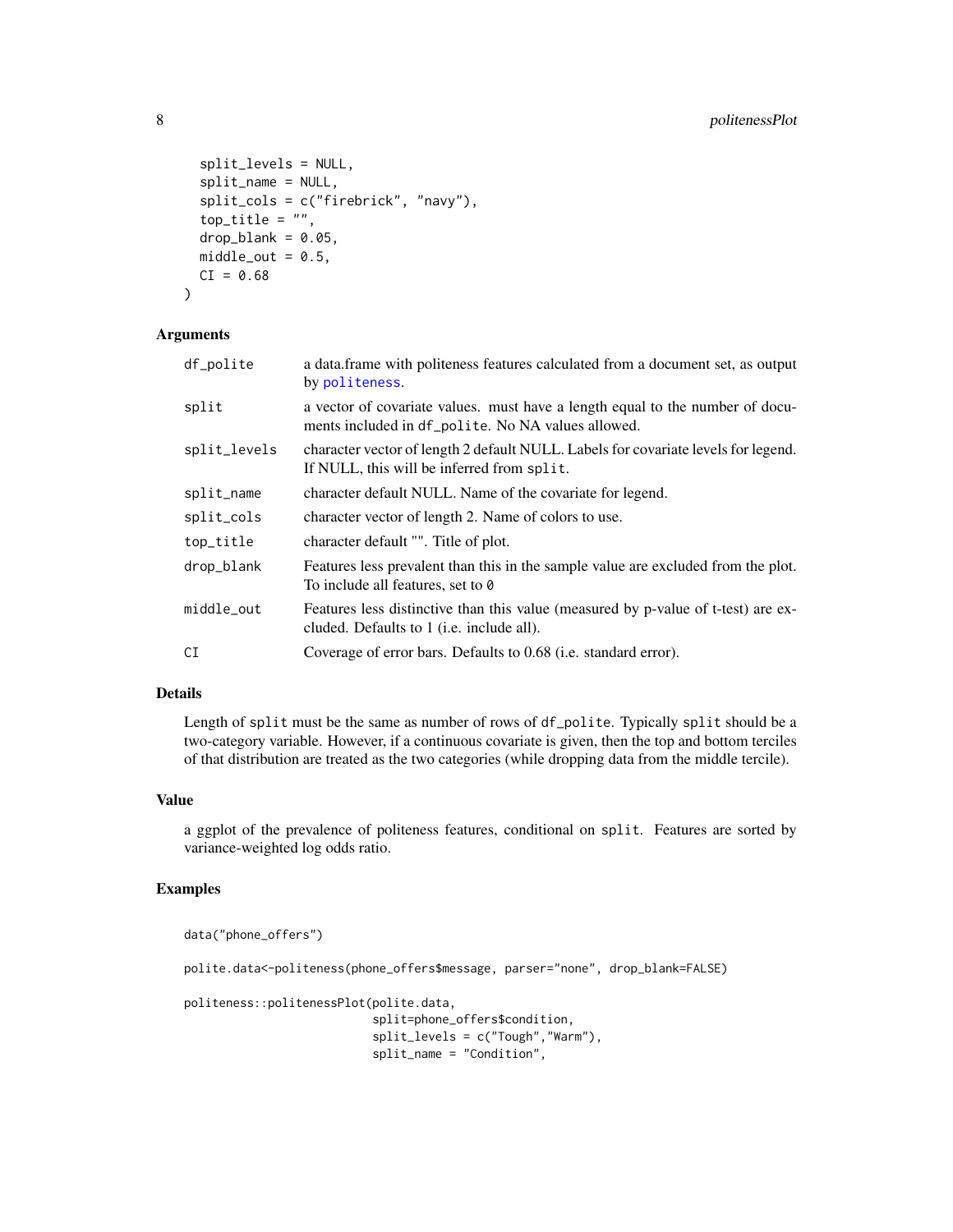```
top_title = "Average Feature Counts")
```
<span id="page-8-0"></span>polite.data<-politeness(phone\_offers\$message, parser="none", metric="binary", drop\_blank=FALSE)

```
politeness::politenessPlot(polite.data,
```

```
split=phone_offers$condition,
split_levels = c("Tough","Warm"),
split_name = "Condition",
top_title = "Binary Feature Use")
```
politenessProjection *Politeness projection*

# Description

Training and projecting a regression model of politeness.

# Usage

```
politenessProjection(
 df_polite_train,
 covar = NULL,df_polite_test = NULL,
 classifier = c("glmnet", "mnir"),
 cv_folds = NULL,
  ...
\lambda
```
# Arguments

| df_polite_train |                                                                                                                                                                                                                                                       |
|-----------------|-------------------------------------------------------------------------------------------------------------------------------------------------------------------------------------------------------------------------------------------------------|
|                 | a data frame with politeness features as outputed by politeness used to train<br>model.                                                                                                                                                               |
| covar           | a vector of politeness labels, or other covariate.                                                                                                                                                                                                    |
|                 | df_polite_test_optional_data.frame_with_politeness_features_as_outputed_by_politeness_used<br>for out-of-sample fitting. Must have same feature set as polite_train (most easily<br>achieved by setting dropblank=FALSE in both calls to politeness). |
| classifier      | name of classification algorithm. Defaults to "glmnet" (see glmnet) but "mnir"<br>(see mnlm) is also available.                                                                                                                                       |
| cy folds        | Number of outer folds for projection of training data. Default is NULL (i.e.<br>no nested cross-validation). However, positive values are highly recommended<br>(e.g. 10) for in-sample accuracy estimation.                                          |
| .               | additional parameters to be passed to the classification algorithm.                                                                                                                                                                                   |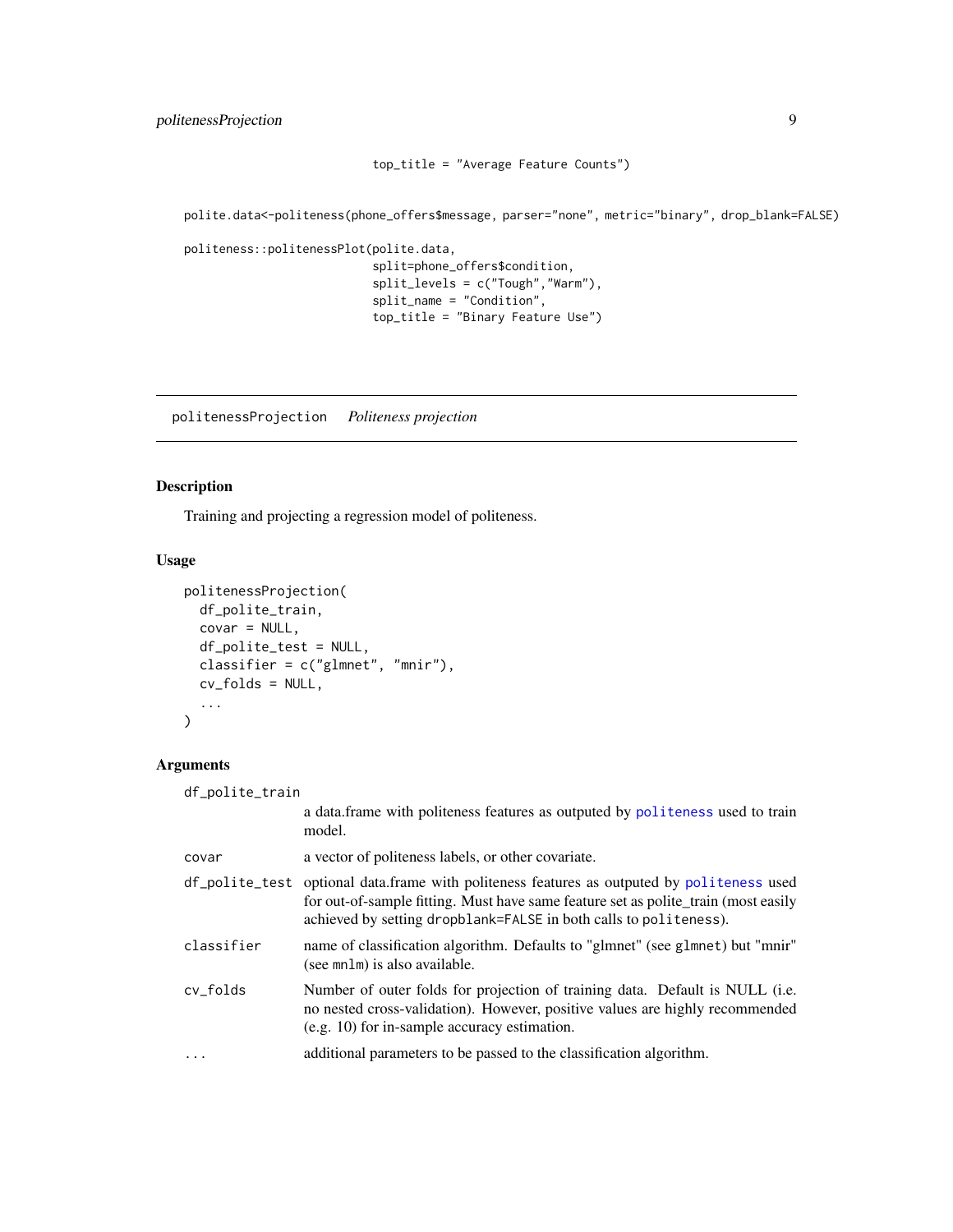# <span id="page-9-0"></span>Details

List:

- train\_proj projection of politeness model within training set.
- test\_proj projection of politeness model onto test set (i.e. out-of-sample).
- train\_coef coefficients from the trained model.

# Value

List of df\_polite\_train and df\_polite\_test with projection. See details.

#### Examples

```
data("phone_offers")
data("bowl_offers")
polite.data<-politeness(phone_offers$message, parser="none",drop_blank=FALSE)
polite.holdout<-politeness(bowl_offers$message, parser="none",drop_blank=FALSE)
project<-politenessProjection(polite.data,
                              phone_offers$condition,
                              polite.holdout)
# Difference in average politeness across conditions in the new sample.
mean(project$test_proj[bowl_offers$condition==1])
mean(project$test_proj[bowl_offers$condition==0])
```
polite\_dicts *Feature Dictionaries*

# Description

Six dictionary-like features for the detector: Negations; Pauses; Swearing; Pronouns; Formal Titles; and Informal Titles.

# Usage

polite\_dicts

# Format

A list of six quanteda::dictionary objects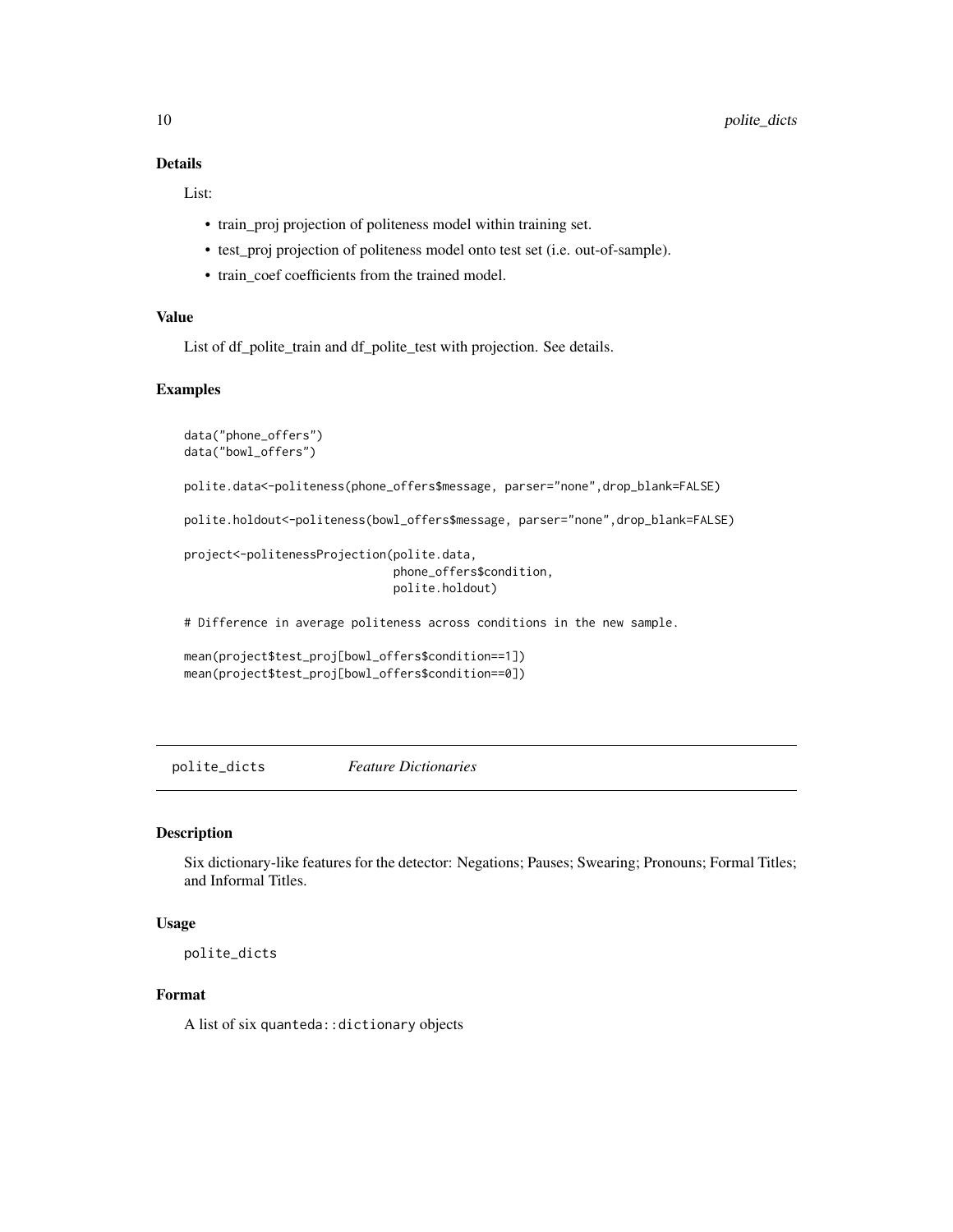<span id="page-10-0"></span>positive\_list *Positive Emotions List*

# Description

Positive words.

# Usage

positive\_list

# Format

A list of 2006 positively-valenced words

receptiveness *Conversational Receptiveness*

# Description

Pre-trained model to detect conversational receptiveness

# Usage

```
receptiveness(texts, num_mc_cores = 1)
```
# Arguments

| texts        | character A vector of texts, each of which will be tallied for politeness features. |
|--------------|-------------------------------------------------------------------------------------|
| num_mc_cores | integer Number of cores for parallelization.                                        |

#### Details

This is a wrapper around a pre-trained model of "conversational receptiveness". The model trained from Study 1 of that paper can be applied to new text with a single function. This model requires grammar parsing via SpaCy. Please see [spacyr](#page-0-0) for details on installation.

# Value

a vector with receptiveness scores

#### References

Yeomans, M., Minson, J., Collins, H., Chen, F. & Gino, F. (2020). Conversational Receptiveness: Improving Engagement with Opposing Views. OBHDP.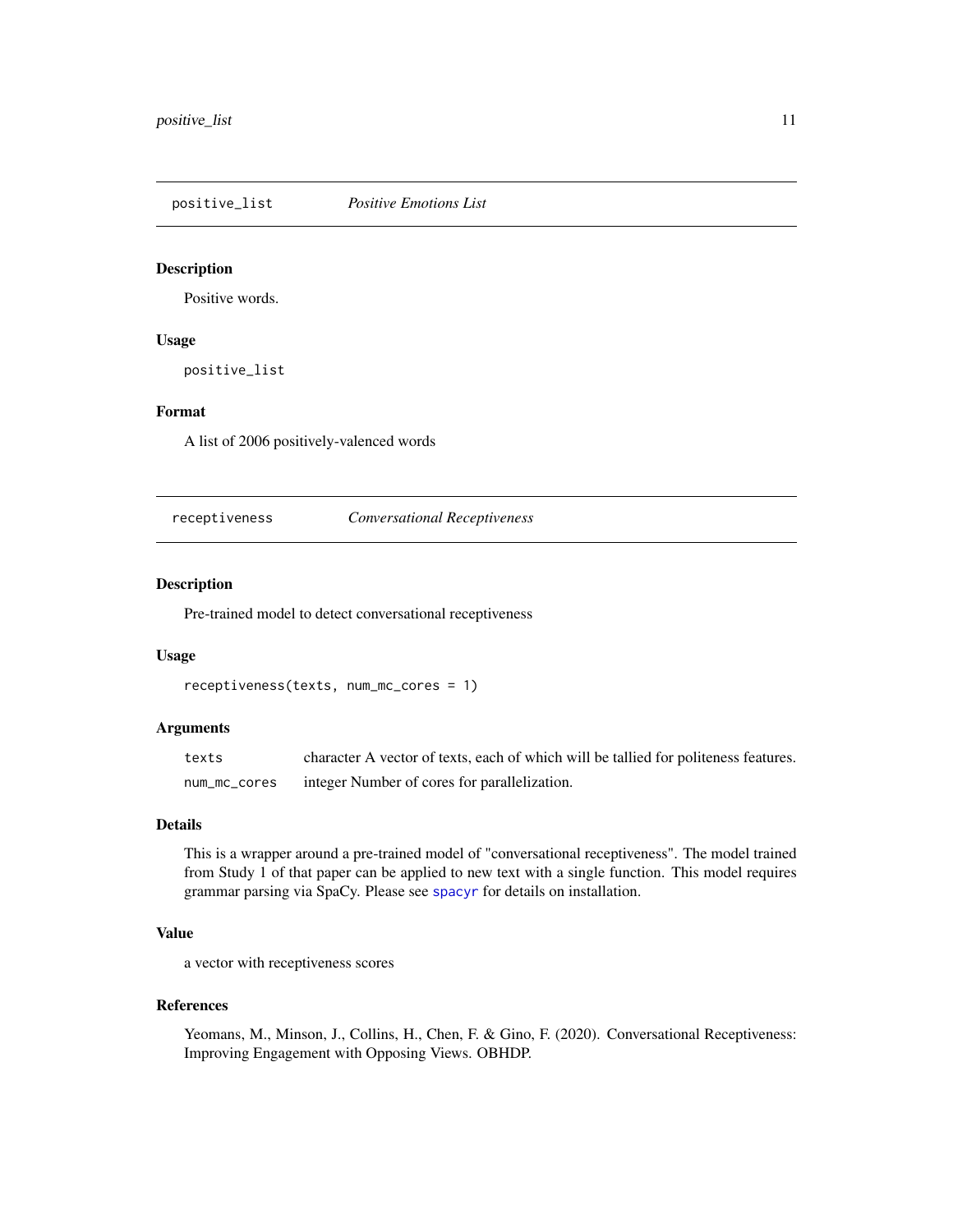# Examples

```
## Not run:
data("phone_offers")
receptiveness(phone_offers$message)
```
## End(Not run)

receptive\_polite *Pre-Trained Receptiveness Data*

# Description

A dataset to train a model for detecting conversational receptiveness.

# Usage

receptive\_polite

# Format

Pre-calculated politeness features for the receptive\_train dataset

receptive\_train *Pre-Trained Receptiveness Data*

# Description

A dataset to train a model for detecting conversational receptiveness.

#### Usage

receptive\_train

#### Format

A data frame with 2860 rows and 2 variables:

text character written response about policy disagreement

receptive numeric standardized average of annotator ratings for "receptiveness"

Primarily for use within the receptiveness() function. The data was compiled from Studies 1 and 4 of the original paper, as well as an unpublished study with a very similar design, in which text responses were rated by disagreeing others.

<span id="page-11-0"></span>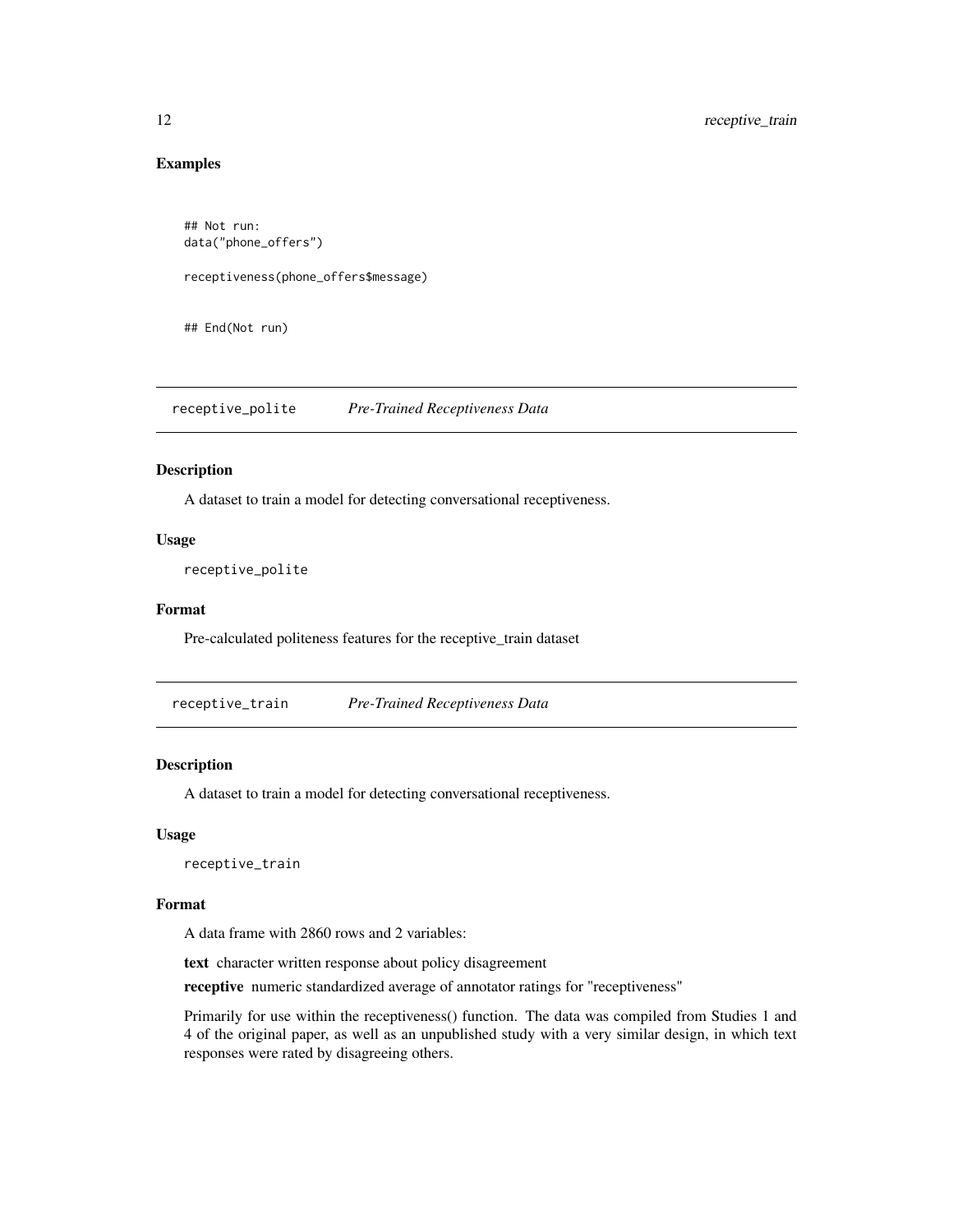#### <span id="page-12-0"></span> $uk2us$  13

# Source

Yeomans, M., Minson, J., Collins, H., Chen, F. & Gino, F. (2020).

"Conversational Receptiveness: Improving Engagement with Opposing Views" <https://osf.io/2n59b/>

uk2us *UK to US Conversion dictionary*

# Description

For internal use only. This dataset contains a quanteda dictionary for converting UK words to US words. The models in this package were all trained on US English.

### Usage

uk2us

# Format

A quanteda dictionary with named entries. Names are the US version, and entries are the UK version.

#### Source

Borrowed from the quanteda.dictionaries package on github (from user kbenoit)